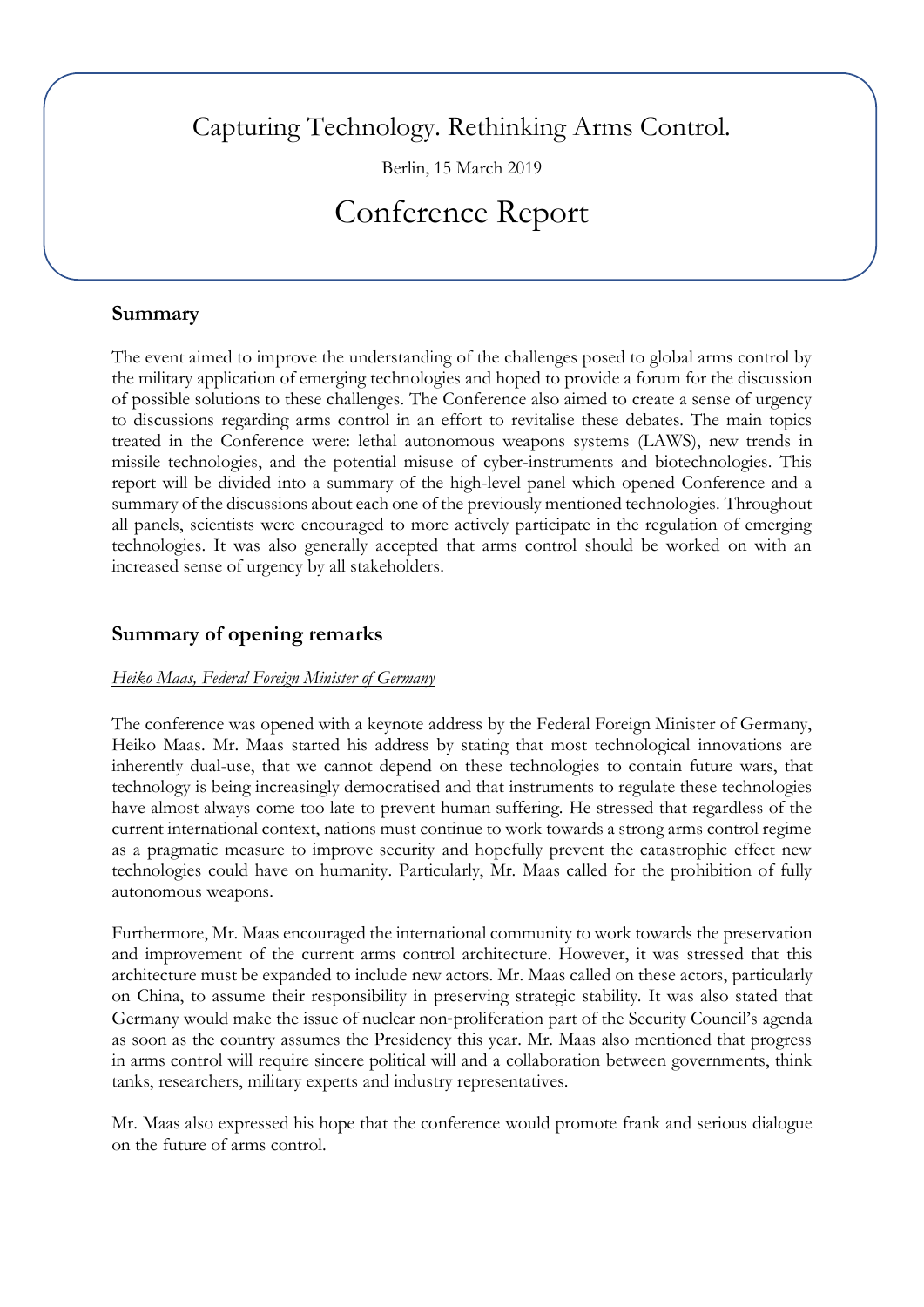#### *Stef Blok, Minister of Foreign Affairs of the Kingdom of the Netherlands*

Mr. Blok's speech emphasised the need for cooperation, predictability and transparency on the international arena, and observed that the mechanisms which foster these characteristics are being eroded. He then encouraged countries to work towards strengthening the pillars of strategic stability: good decisions by individuals in positions of power, disarmament, arms control and deterrence. Mr. Blok also called on Russia to respect the INF treaty and stop its violation of the treaty's provisions so that it may be saved. He made no such request to the US and argued that Russia's actions have left the US with no option but to abandon the treaty unless there is a change in Russian policy.

#### *Margot Wallström, Minister of Foreign Affairs of the Kingdom of Sweden*

Ms. Wallström urged international leaders to abandon the reckless nuclear rhetoric which has dominated much of the international dialogue lately. She lamented the return of nuclear weapons as a major political issue, as well as the deadlocks plaguing multilateral fora, deadlocks which are often caused by the lack of trust among international actors. Ms. Wallström guaranteed that nonproliferation and disarmament will be at the top of Sweden's foreign affairs agenda for the coming years. She insisted that states should put great effort in achieving a positive outcome in the 2020 NPT review conference and lamented the absence of a forum in the UN dedicated to discussing the development and control of missile technologies.

The address then focused on emerging technologies. Ms. Wallström stated that although these are highly technical subjects, the problems which we face in the regulation of emerging technologies are essentially political. She called on states to take practical measures to guarantee that resources are readily available for discussions to be had on these issues, and for the enforcement and improvement of already existing treaties and instruments. Ms. Wallström extended an invitation to the Netherlands and Germany to form a group of countries which will lead the way in international arms control.

#### *Izumi Nakamitsu, UN Under-Secretary-General and High Representative for Disarmament Affairs*

Ms. Nakamitsu stressed that it is urgent to make progress in arms control given the deterioration of great power relations, the erosion of international norms and treaties, and the fact that the pace of technological progress is much greater than our current capability to regulate emerging technologies. It was emphasised that a business as usual approach will not be enough to solve these problems. Ms. Nakamitsu also regretted that some states lack the political will and interest necessary to make progress in arms control. It was then mentioned that it is necessary to understand how these technologies interact with each other, test the applicability of Cold War arms control methods in the current international context and develop ways in which emerging technologies can become tools for the improvement of arms control.

Ms. Nakamitsu stated that arms control should not be pursued exclusively as a security measure, but also as a form of dignified restraint.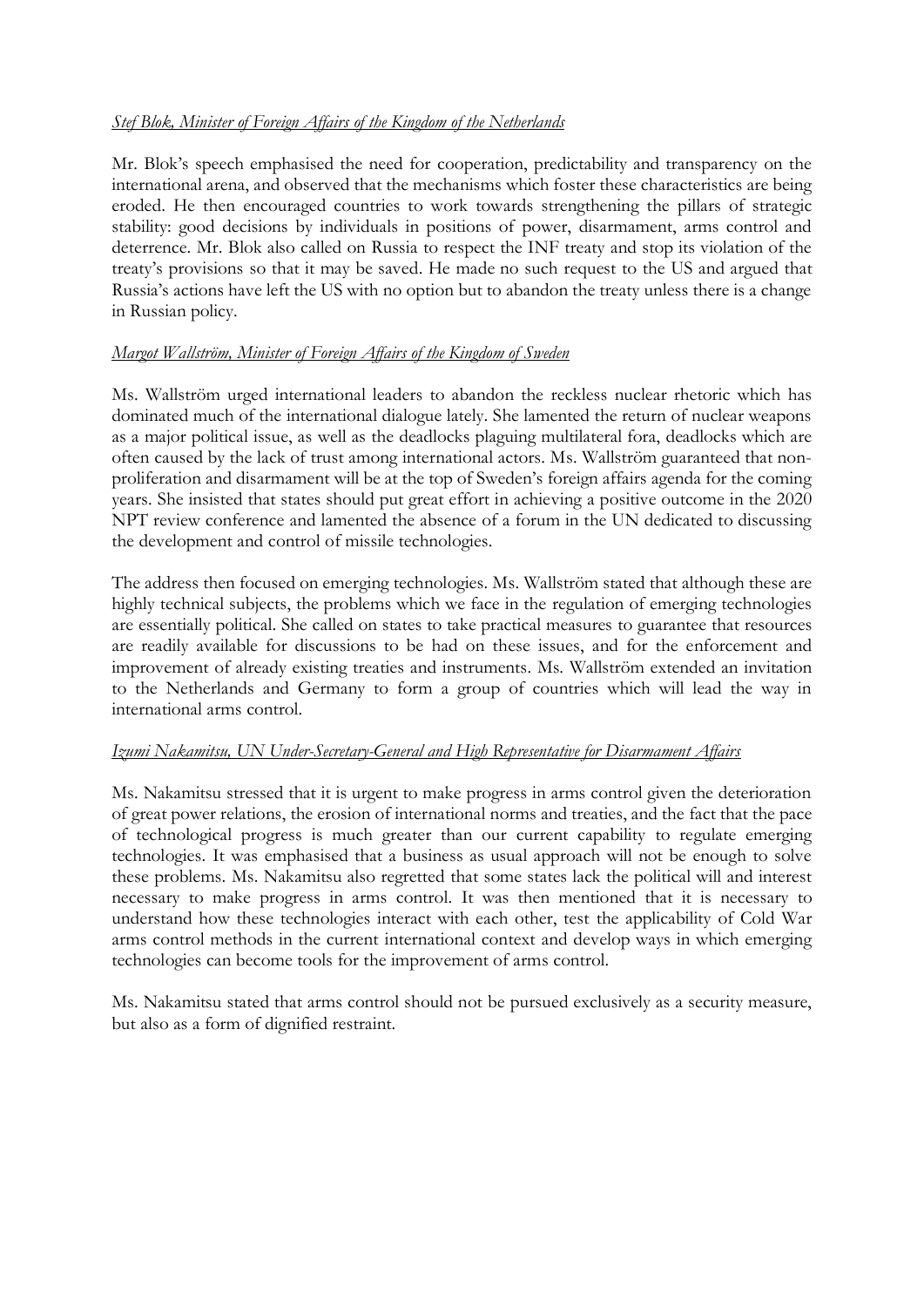## **Cyber Capabilities**

The conversation about cyber instruments focused firstly on the complexity of conducting threat assessments in this domain. This is partially due to the intricacies of defining the nature of cyber weapons and to the difficulty in assessing the extent of an attack. It was agreed that conceptual discussions should focus on the impact these capabilities could have at the strategic level. Moreover, it was mentioned that there is a great lack of transparency between countries regarding their cyber capabilities. This reality, as well as the difficulty of attributing responsibility for cyber operations and the possibility for 'false flag' attacks, has created an atmosphere of extreme distrust in the cyber domain. Much to the forum's surprise, a senior participant with a technical background disputed the claim that attribution is a great technical hurdle. The participant did not go into detail regarding the technique(s) he had successfully tested.

It was also said that private companies, which often own vast portions on nations' critical infrastructure, do not understand and often do not care about the threat cyber operations might pose to their assets. It was mentioned that the initiatives undertaken independently by these actors to stablish 'rules of the road' in cyber behaviour produce often underwhelming results. Arguments were made for and against including private companies in the crafting of arms control instruments for cyber technologies, with one participant even arguing that participation in these efforts should be restricted on a basis of capability, opening the door for the restriction of the participation of countries which are yet to develop this technology. Calls were also made for a more pluralistic approach including all nations and private sector experts. It was agreed that if the input of private companies is to be expected, then market incentives must be created to make cyber security a profitable investment.

One of the most fundamental disagreements in the forum was on the question of whether the regulation of cyber instruments should assume the form of arms control or not. It was argued by some participants that an arms control approach would be unnecessary and counterproductive, because these capabilities are allegedly yet to be weaponised and because assuming an arms control approach to the issue would legitimise the use of cyber capabilities as weapons. This view was met with strong disagreement by many. There was a less marked division in the forum about whether the open-ended working group or the GGE on cyber technology in the UN should be seen as the main forum of discussion regarding this topic. Since it has become apparently impossible to unite both groups, it was proposed that these fora could work together constructively and share their workload.

Those in support of an arms control approach to cyber security assessed the possibility of creating such agreement in the current political context. It was mentioned that frigid great power relations are not the main factor keeping arms control from happening in this sphere. Instead, it was argued that the cause for the current impasse is the fact that most great powers and aspiring great powers believe that they can still win a cyber arms race. It was proposed that cyber development could be shifted towards defensive capabilities. However, this was seen as unlikely due to cost and the current international rhetoric. It was also proposed that countries could unite in preventing attacks from non-state actors. This was also seen as improvable because states often hire non-state actors to carry out their cyber operations. Given this context a participant suggested that states should start small in their cooperation and seek international agreement on the measures to be taken against cybercrime. The hope is that said approach could lead to greater cooperation in the future.

Other measures which received widespread support were: the creation of national laws prohibiting cyber attacks against nuclear facilities, the establishment of a crisis communication framework, investing in network resilience, investing in verification technologies to improve norm adherence,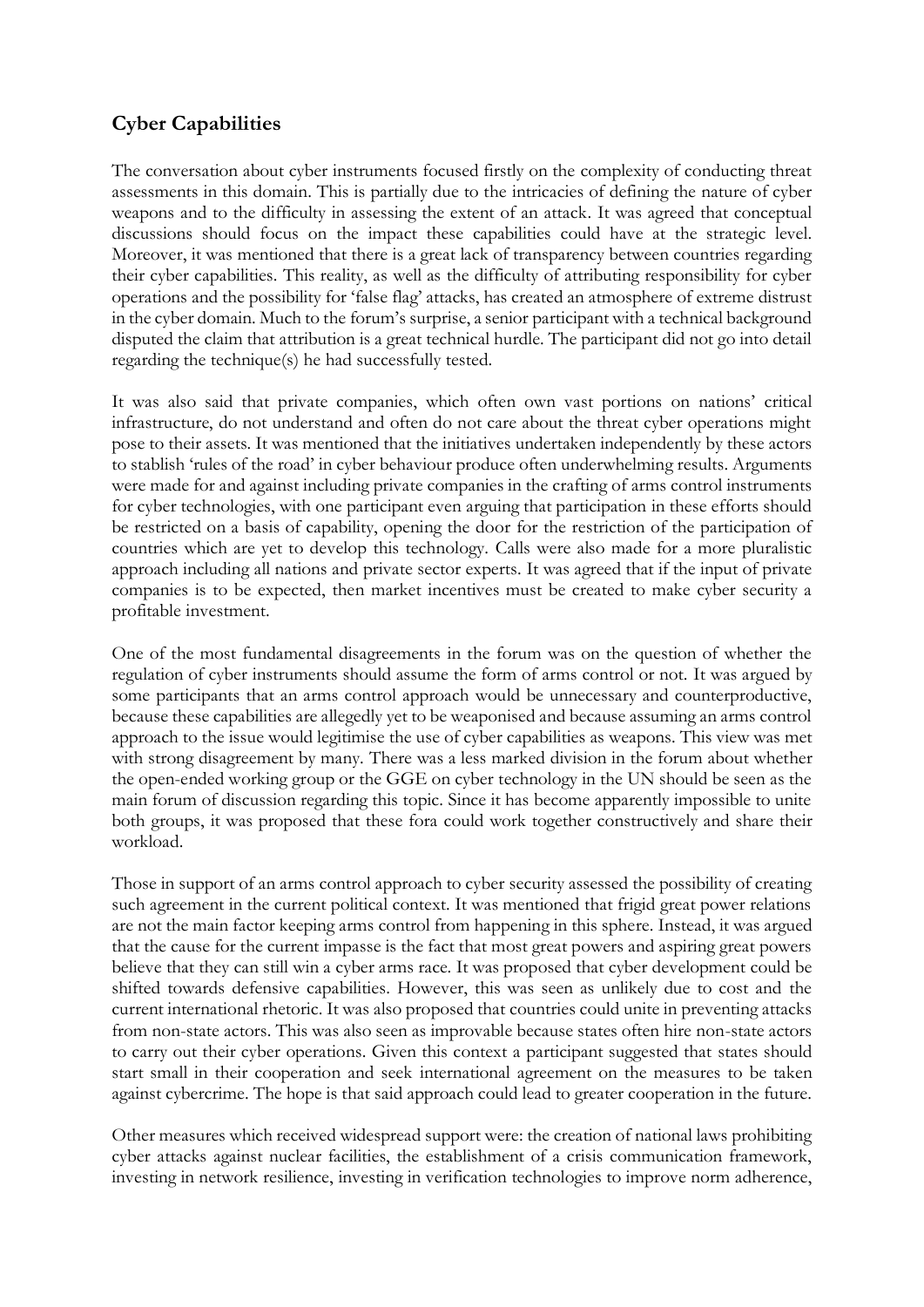the creation of a framework for de-escalation, more communication regarding conflict prevention, the creation of a multistate norm model with appropriate norm adherence and promoting greater cohesion between private forums working on the development of norms.

# **Lethal Autonomous Weapons Systems (LAWS)**

Although it was stated from the start of the discussion that lengthy deliberations about the definition of terms such as 'autonomous' and 'automatic' often yield no results, this debate occupied a significant amount of the forum's time. A more interesting discussion was had on the definition of what many agree is the main term in the regulation of LAWS: meaningful human control. There were two main positions on what could be considered as meaningful human control. The first, sustains that a human should have situational awareness and the ability to approve and override every one of the weapon's processes. The proponents of the second view argued that the first approach would render LAWS inefficient and would add an important possibility for human error in the process. Instead, they proposed that the decision of developing LAWS and deploying them should count as meaningful human control. This view holds that accountability can be transmitted from the weapons system to the commander which made the decision to deploy it.

Those in line with this view tended to argue that the principles set out in International Humanitarian Law (IHL) are all the legislation needed on the issue. They sustained that international efforts should instead focus on sharing procedures to prevent countermeasures against LAWS. These countermeasures were seen as deeply troubling by most participants. Other participants agreed that IHL is extremely important in this discussion. However, they argued that IHL should only form the backbone of the regulation of LAWS and that further instruments are required. This group of participants cited article 36 of the 1977 Additional Protocol I of the Geneva Conventions as an important basis for their argument. Participants also stressed the importance of the CCW's (Convention on Prohibitions or Restrictions on the Use of Certain Conventional Weapons which may be deemed to be Excessively Injurious or to have Indiscriminate Effects) GGE on LAWS in providing detailed analysis regarding the different contexts in which these weapons might be deployed.

It was mentioned that the development of LAWS does not necessarily involve the application of AI. The forum also heard that automation itself is a rather dated technology and that it is becoming more relevant because of greater processing capabilities and because of its ability to work despite interference.

This increased operation speed allows for extremely rapid conflict escalation. The possibility of using autonomy to control strategic weapons was mentioned and unanimously classified as worrying, undesirable and dangerous.

Finally, a participant called for the 'legal philosophising' around LAWS to stop and stated that it is high time for the creation of a legal instrument regulating these weapons.

## **Missile Technologies**

The discussion on missile technologies identified several problematic trends in this area. One of such trends is the proliferation of missile technologies to countries such as North Korea and Iran.